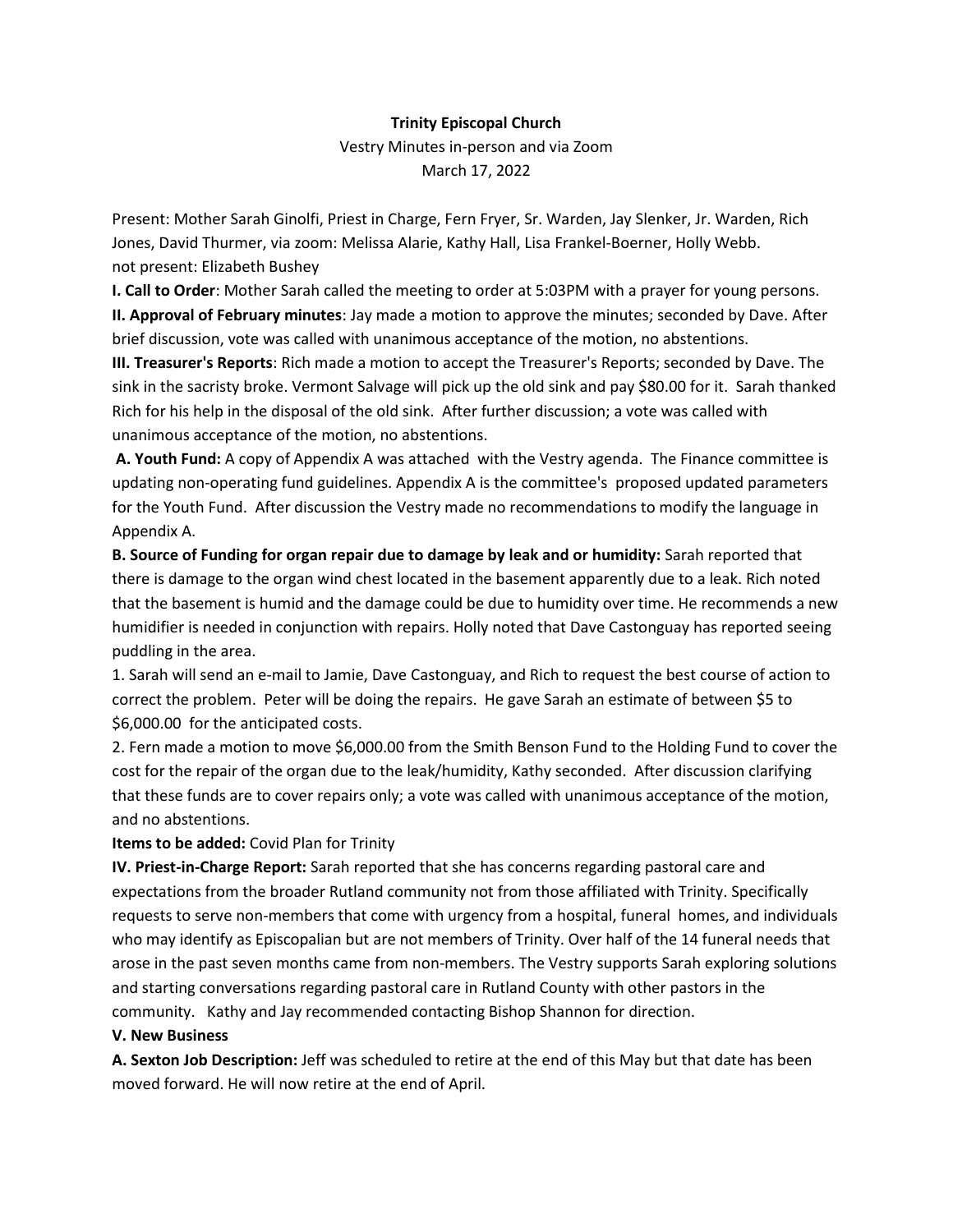1. Sarah would like to review and update the position description with the Vestry. The position is currently budgeted for 10 hours a week. In preparation for that review Sarah will set up an ad hoc committee to look for a replacement and or possible out sourcing.

2. Sarah would like Jay and Rich to be a part of this committee. They will be present when Sarah has her exit interview with Jeff.

3. Jeff should be thanked for his years of service especially most recently on the rectory windows. Thanking him at a Church service will be considered.

**B. Outreach and Evangelism Team**: Lisa reported that the team has been meeting. They are working on participating in several upcoming community events. The first is April 23rd, Walk a Mile for the Women's shelter. May 1st is the Loyalty Parade. If the parade route still passes directly in front of Trinity, they are looking into a Bar B Q in front of the Church. After that there is the Walk for Life June 4th and the Relay for Life June 25-26. There is also the National Night Out. The O&E team wants Trinity to be part of these events. They are working on a Trinit- T shirt and possibly purchasing a tent with Trinity inscribed on it as a way to involve members of Trinity and the community with each other.

## **C. Covid Plan for Trinity:**

1. Sarah and the Vestry decided that Trinity will continue distancing as already set up on the pews and floor of the Church.

2. The giving of "the peace" before the announcements will continue from the pews.

3. Masking will be voluntary.

4. Hybrid worship will continue.

5. The use of communion kits will continue. However, communion packets will be distributed by the priest at the altar rail as it was before Covid.

6. Coffee hour should start but before that can happen coffee hour teams need to be re-established. Each team should include two households or at least two people. Wendy will be asked to e-mail former team members to see who is still interested. A specific start date has not been determined but May 1st / Loyalty Day, the Bishop's visit in June, and Trinity Sunday are a priority Sundays for Coffee hour. 7. Sarah will announce these plans at the next service.

### **VI. Old Business**

**A. Organ Project Update**: Fern and Sarah have signed the contract and are awaiting Peter's signature. Repair should be started this summer and should be completed by October 1st. John's summer vacation is flexible at this time. He will be available to support the project this summer. The Finance Team is not questioning the funding source for organ repair. Sarah thanked Holly for all her help with the Organ project.

# **B. Mission Check-in**:

1. Action items and mission statement: The mission statement and action items set forth in Appendix B were supported by the Vestry except for the fourth item: "Embodying Jesus' courageous hope". That phrase was changed to "embracing courageous hope". Sarah will send an e-mail affirmation of the amended action items to the Vestry.

2. Buildings and Grounds: Sarah reported that her office and the classroom upstairs above her office had water dripping into them after a recent heavy rain. The source of the leaking is not determined at this time. Sarah will speak with Wendy to get a better understanding of what Rutland Roofing actually